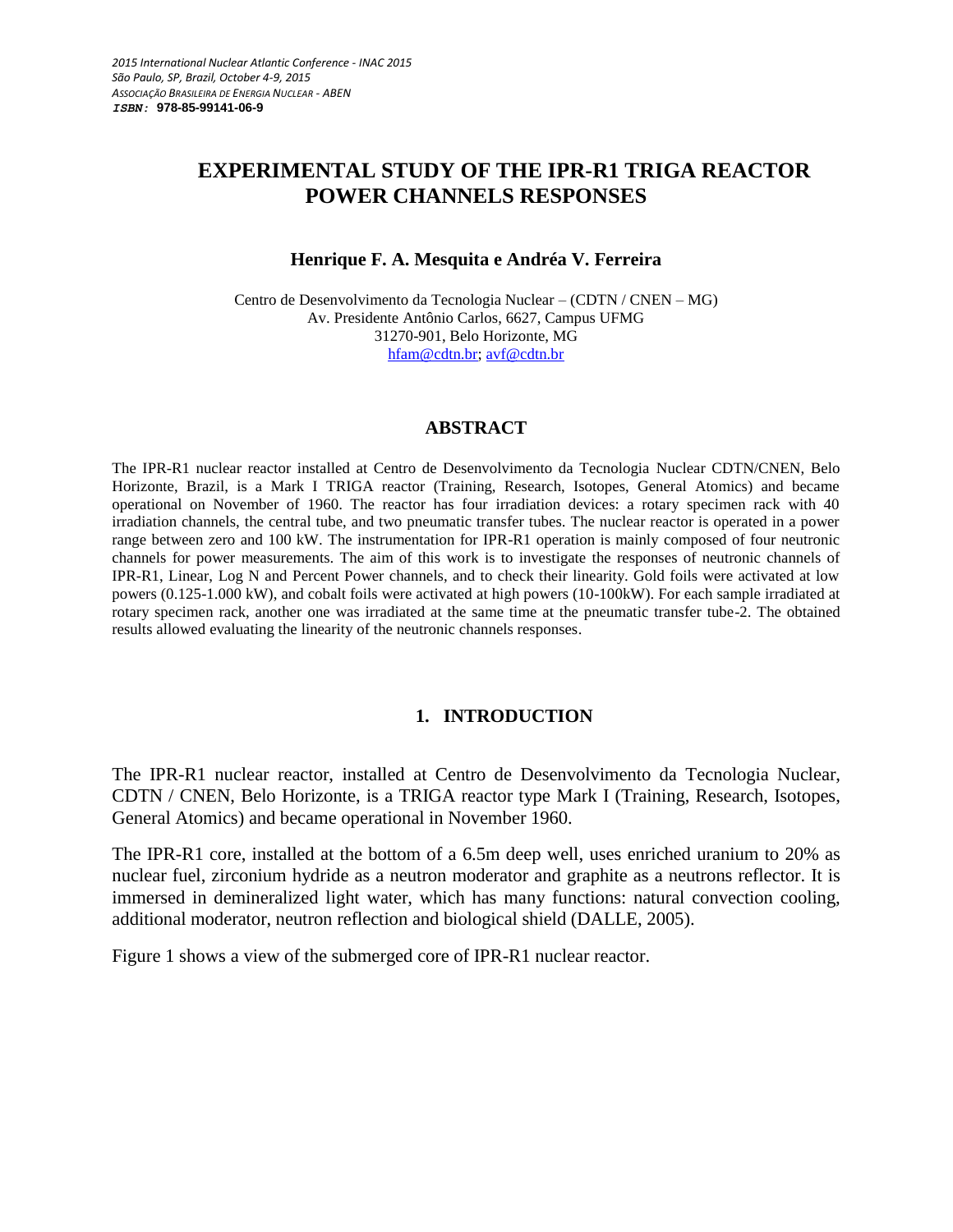

**Figure 1: View of the submerged core of the IPR-R1 reactor**

IPR-R1 reactor control is performed by operation of three neutrons absorbing bars containing boron carbide. The reactor is operated in a power range between zero and 100 kW. The instrumentation for IPR-R1 operation is mainly composed of four neutronic channels for power measurements – Start Up Channel, Linear Channel, Log N Channel and Percent Power Channel – in addition to others operational variables monitoring channels as temperature, conductivity and radiation levels. The Start Up Channel consists of a fission chamber detector with associated circuits and meters. This channel is used to monitor the neutron flux at the start up power range. Log N Channel consists of a compensated ionization chamber, analog meters of power and period, a digital display of reactivity and a graphic recorder. Power data are presented in logarithmic scale. This channel permits to monitor power levels from the end of the Starting Channel scale up to the maximum power level. The Linear Channel consists of a graphic recorder and analog meter, associated with a compensated ionization chamber and indicates the power level from the source level up to the maximum power level. The Linear Channel presents eight manually interchangeable scales and indicates the power level of the reactor linearly. The Percent Power Channel is composed of a non-compensated ionization chamber, a power meter and voltage sources. This channel consists of a percentage power meter that indicates power level in percentage (0 to 120%) compared to full power (Zangirolami, 2009).

Figure 2 shows the IPR-R1 control console and its power channels.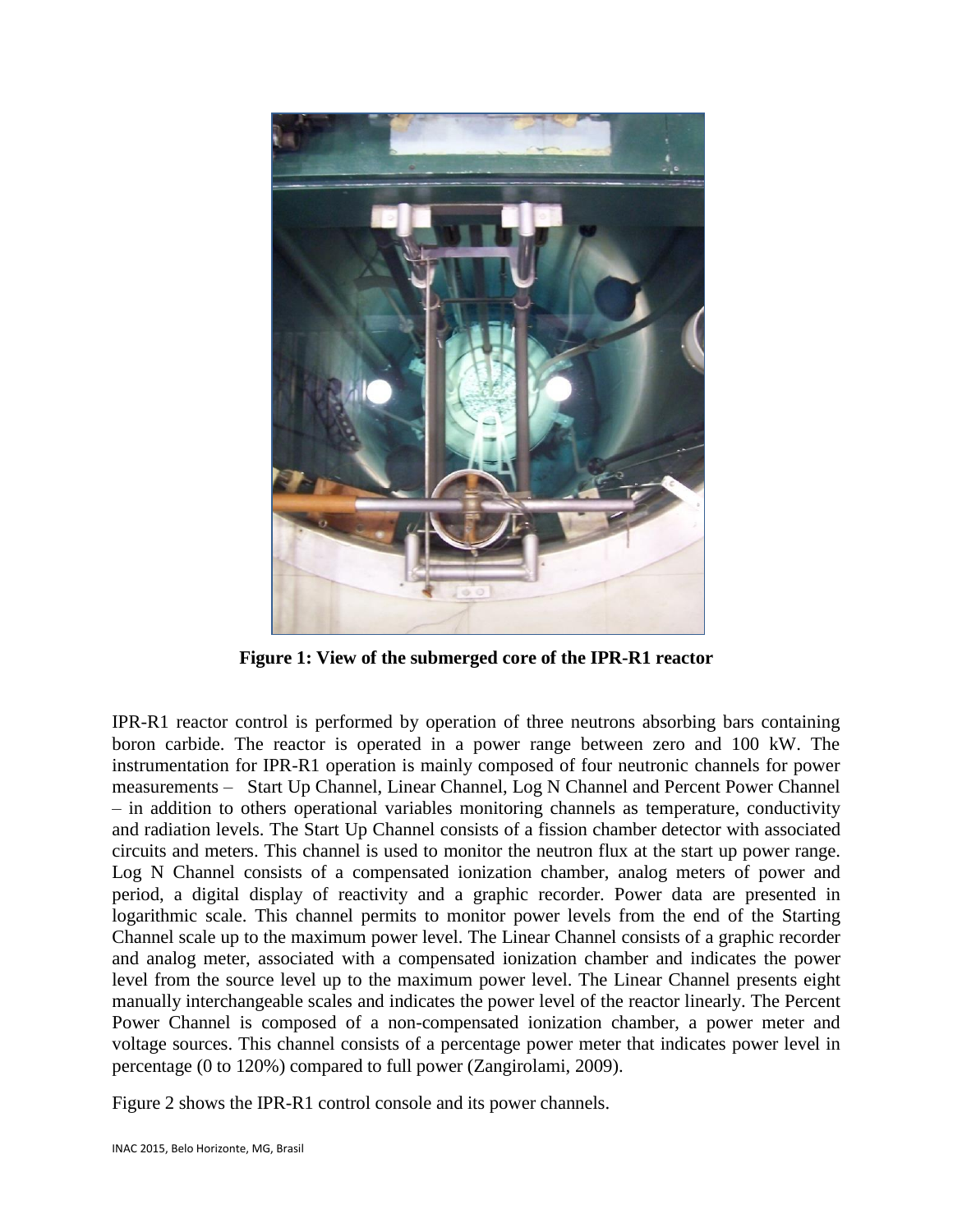

**Figure 2: Top: IPR-R1 control console. Bottom: details of IPR-R1 control console; from left to right, arrows indicate Log N, Linear and Percent Power Channels.**

IPR-R1 has four irradiation devices: a rotary specimen rack with 40 irradiation channels for samples irradiation, the central tube, and two pneumatic transfer tubes. The rotary specimen rack is mounted on a swiveling holder and placed in a annular cavity of the graphite reflector. The central tube is made of aluminum and penetrates the central region of the reactor core, allowing samples irradiation under more intense neutron fluxes. The two pneumatic transfer tubes consist of a tube assembly connected to an air suction system, controlled by valves, and allow rapid introduction and removal of samples.

Figure 3 shows the TRIGA IPR-R1 core configuration, where it is possible to see the four power channels and the samples irradiation devices.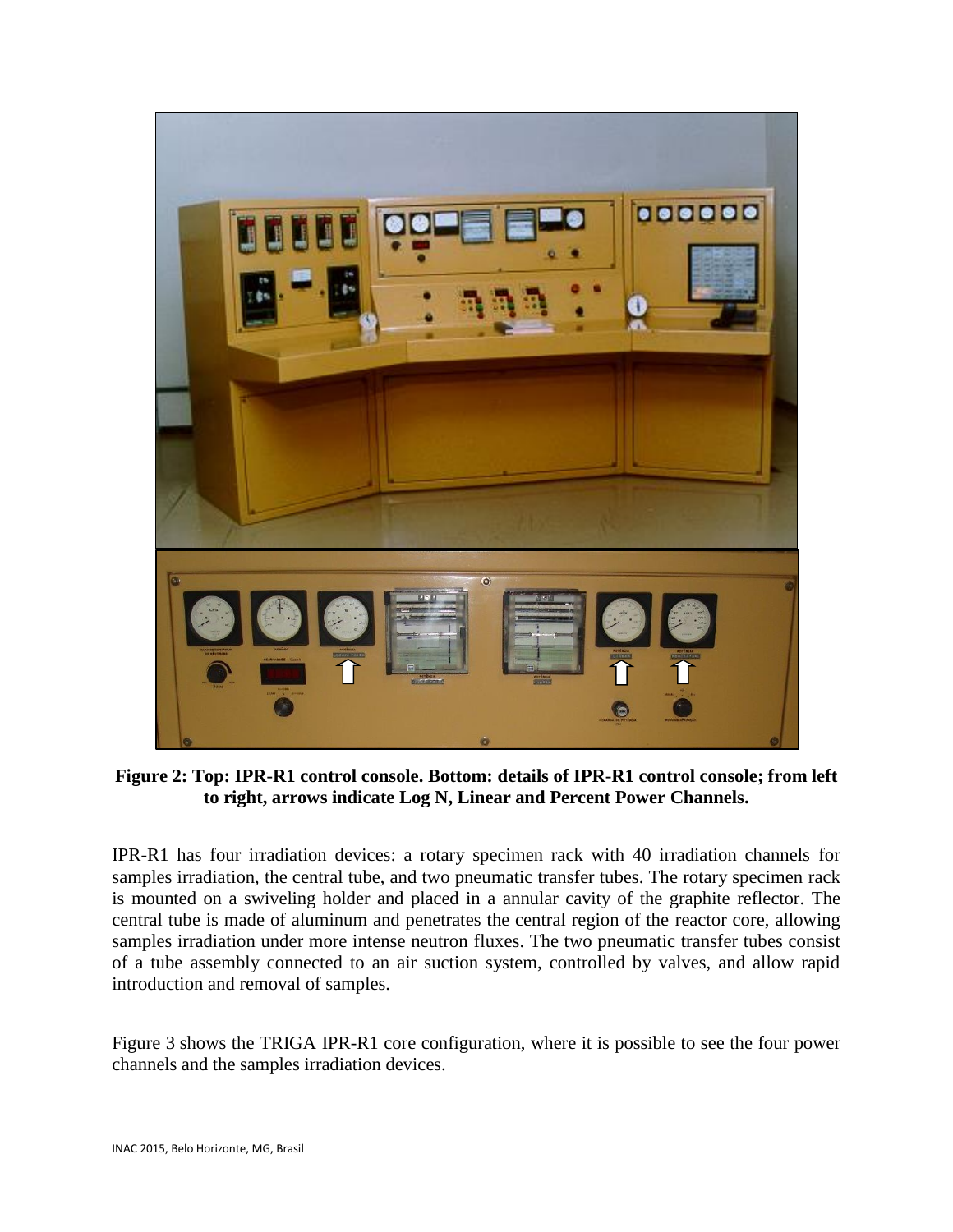

**Figure 3: Core configuration of the IPR-R1 reactor** 

The aim of this work is to investigate the responses of IPR-R1 neutronic channels - Linear, Log N and Percent Power channels - and to check their linearity. Power is one of the main operational variables and must be monitored at all reactor operations. This study was conducted during the scientific initiation scholarship (CNPq-CDTN) between 2014/2015.

## **2. MATERIALS AND METHODS**

## **2.1 Materials**

## **2.1.1 Activation Foils**

For the evaluation of reactor channels response, two experiments were conducted by using gold and cobalt activation foils sets described in Table 1 and Table 2. These samples were submitted to neutron activation and after analyzed by gamma spectrometry.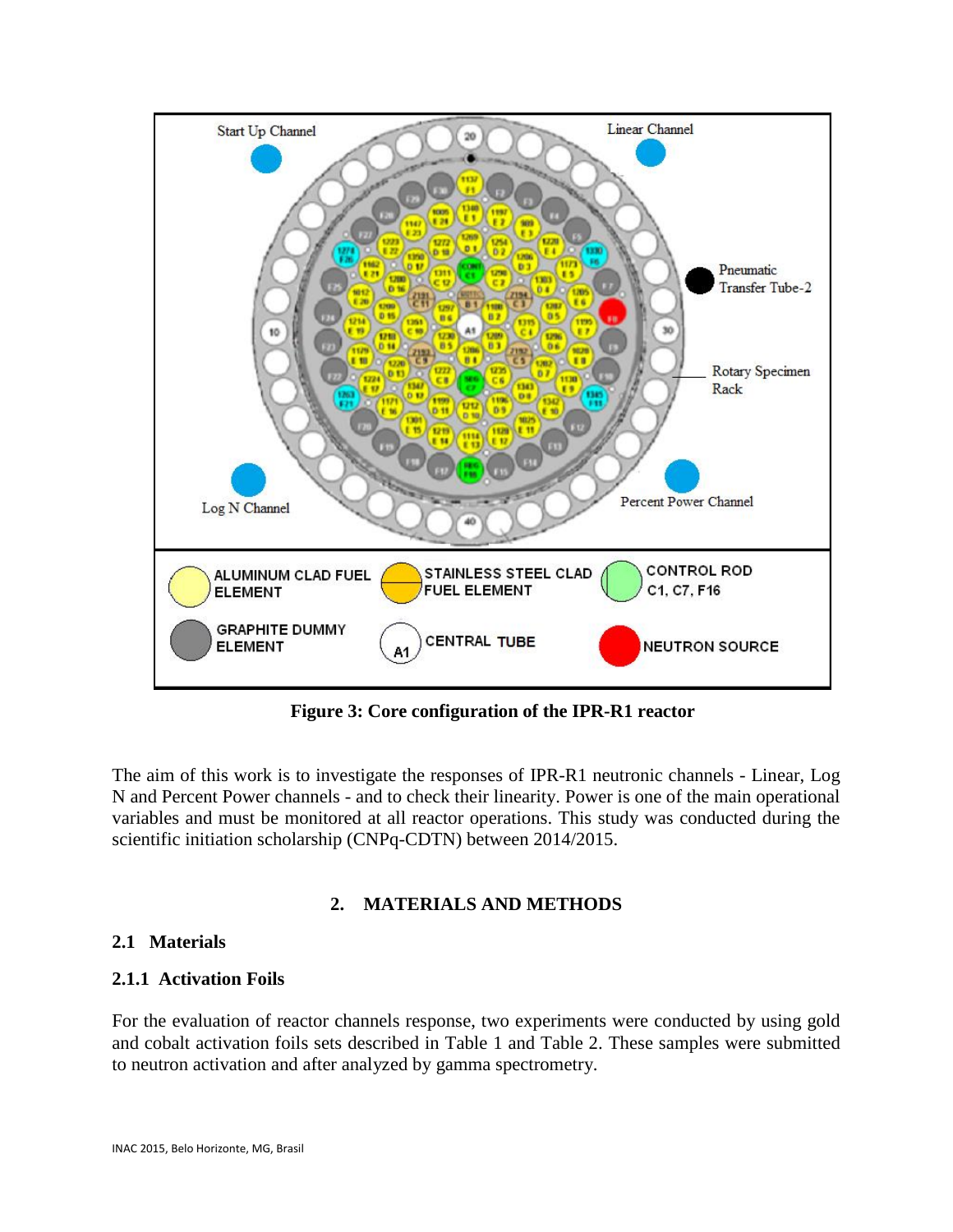| <b>Table 1: Sample Sets for Experiment 1</b> |
|----------------------------------------------|
|                                              |

| <b>Material</b>     | Quantity   | <b>Composition</b> | Mass         |
|---------------------|------------|--------------------|--------------|
| Gold Foils          | 10 samples | Au: 99,9976%;      | $\sim$ 57 mg |
| <b>Cobalt Foils</b> | 20 samples | Co: 99,7392%;      | $\sim$ 65 mg |

### **Table 2: Sample Sets for Experiment 2**

| <b>Material</b>                   | Quantity   | <b>Composition</b> | Mass         |
|-----------------------------------|------------|--------------------|--------------|
| Gold Foils                        | 12 samples | Au: 99,9976%;      | $\sim$ 57 mg |
| 16 samples<br><b>Cobalt Foils</b> |            | Co: 99,7392%;      | $\sim$ 65 mg |

## **2.1.2 Gamma Spectrometer**

A gamma spectrometer supplied with a 25% relative efficiency HPGe detector coupled to an 8186 channels multichannel analyzer and to a computer was used to perform acquisition and analysis of gamma spectra of samples after their irradiation at IPR-R1. The main technical characteristics of the spectrometer are:

- Manufacturer:……………………… Canberra®;
- Detector Geometry:........................*Extended Range Closed-end coaxial*;
- Model:.............................................GX2520;
- Crystal Diameter:.............................62,5mm;
- Crystal Length:................................32,5mm;
- Window Distance:............................5mm;
- Resolution (FWHM) to  $1.33$  MeV:.....2.0 keV:
- Software:...........................................Genie 2000–*Gamma Acquisition & Analysis by Canberra®*.

## **2.1 Experimental Methods**

## **2.2.1 Neutron Activation**

Neutron activation consists of atomic nuclei irradiation with neutrons to produce radioactive species, usually referred to as radionuclides. The number of produced radionuclides will depend on the number of target nuclei, the neutron fluency rate and on the radiative capture cross section, which defines the probability of activation occurring. The radionuclide activated will decay with a characteristic half-life. Therefore, the growth of activity during irradiation will depend on the half-life of the produced radionuclide (Parry, 2003).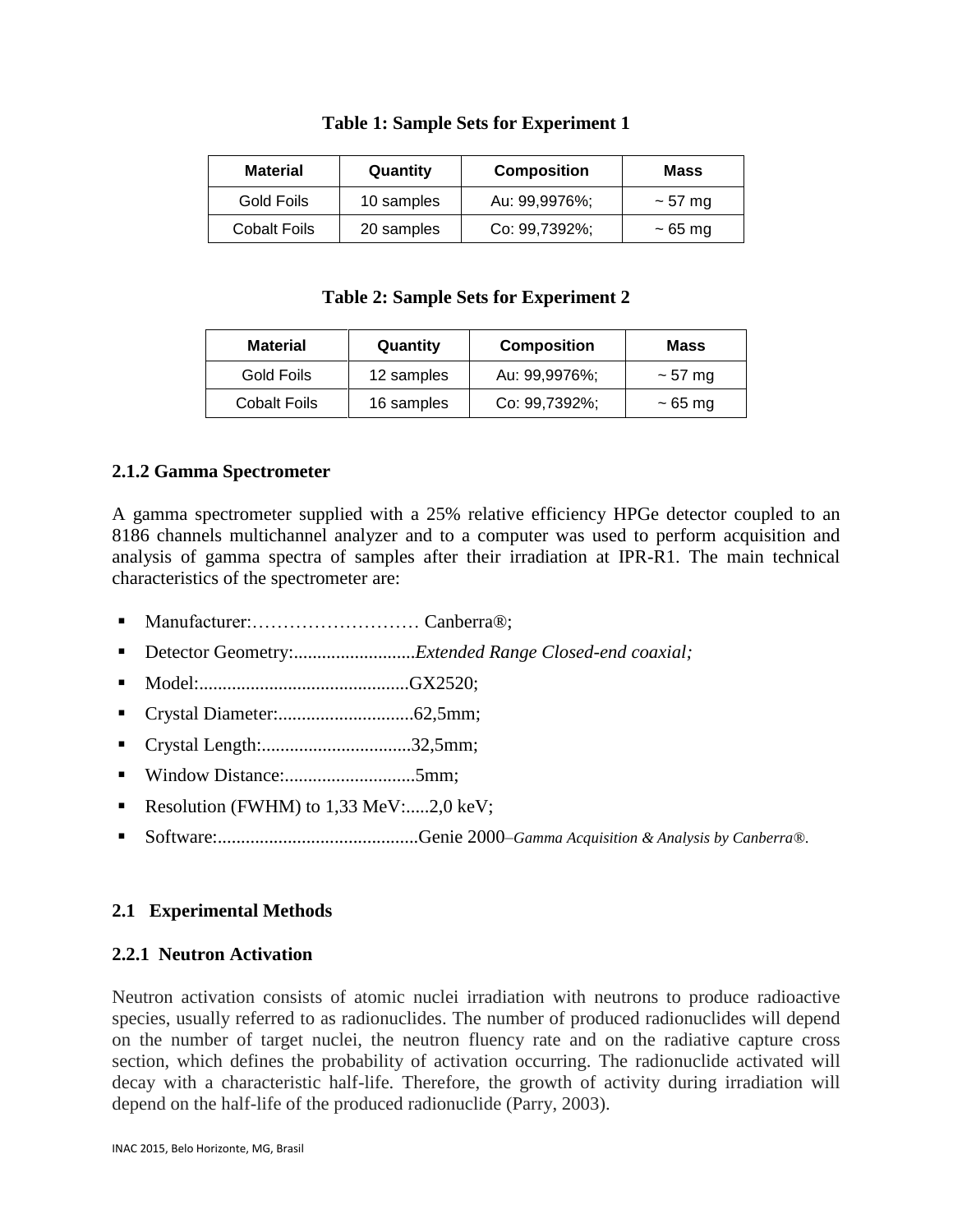Figure 4 shows a representation of neutron activation process.



**Figure 4: Neutron Activation Process**

The induced activity of an irradiated sample can be determined using equation 1 (Zangirolami, 2009):

$$
A_0 = N(\phi_{th}\sigma_{th} + \phi_{epi}I_R)(1 - e^{-\lambda t_{irr}})
$$
 (1)

- *N* is the number of target nucleus in the sample;
- *t<sub>irr</sub>* is the irradiation time;
- $\lambda$  is the decay constant of the formed nuclide,  $(s^{-1})$ ;
- (1-*e*<sup>- $\lambda$ tirr</sup>) is the Factor Saturation (S);
- φ*th* e φ*epi* are the fluency rates of thermal neutrons and epithermal neutrons respectively,  $(n.cm^{-2}.s^{-1});$
- $\bullet$   $\sigma_{th}$  is the average thermal neutrons radiative capture cross section of target nucleus,  $(cm<sup>2</sup>)$ ;
- $I_R$  is the total resonance capture integrals of target nucleus,  $\text{cm}^2$ ).

#### **2.2.2 Power Channels Responses**

Two experiments were performed to check the linearity of the response of the IPR-R1 power channels. Gold and cobalt activation foils were irradiated in two different irradiation devices, simultaneously. At each irradiation, the reactor power was adjusted in different levels. Tables 3 and 4 present details of the two experiments.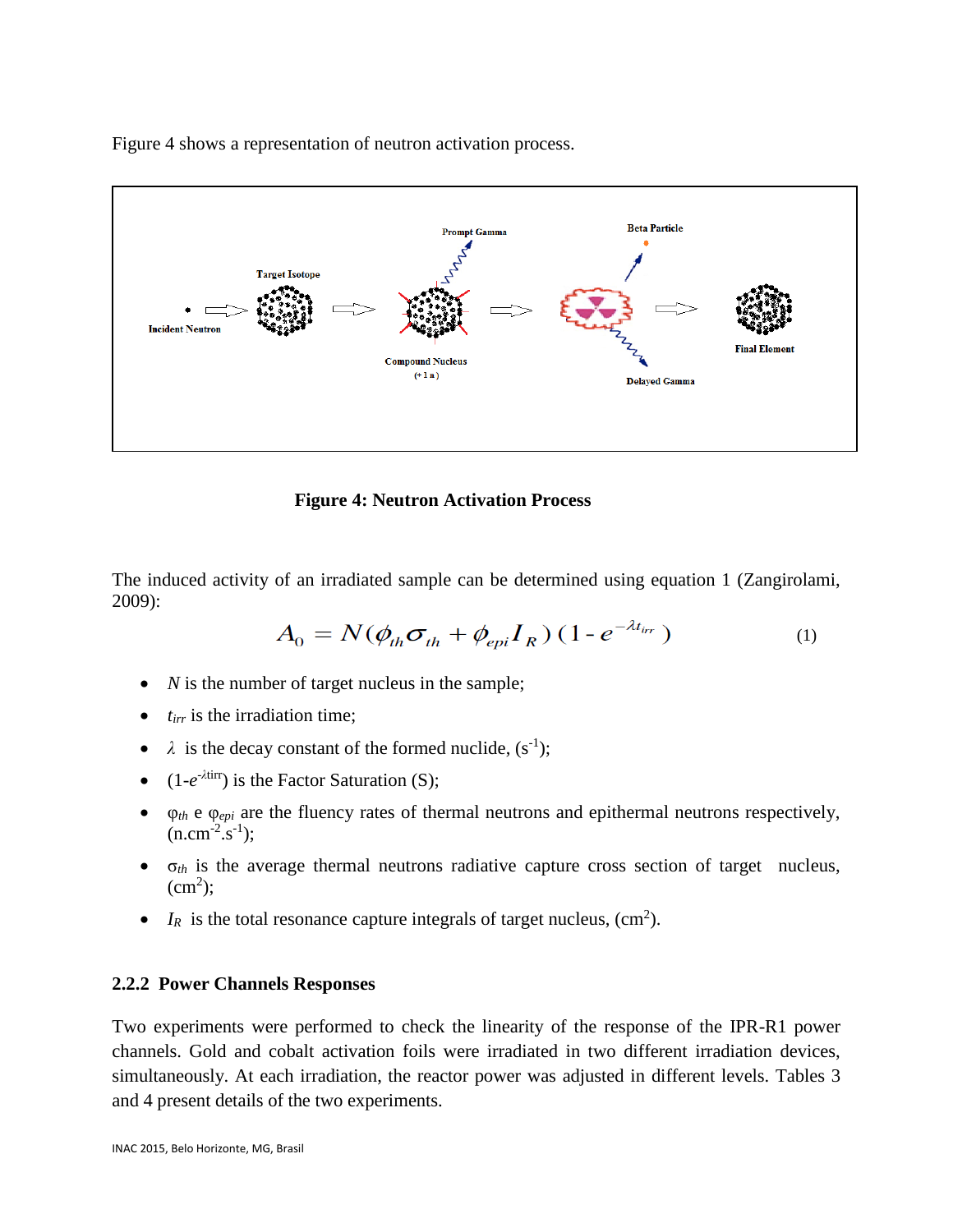| Power (kW) | <b>Sample</b> | <b>Irradiation time (s)</b> | <b>Irradiation place *</b> |
|------------|---------------|-----------------------------|----------------------------|
|            | $Au-1$        | 600                         | $\mathbf I$                |
| 0,2        | $Au-2$        | 600                         | $\mathbf{I}$               |
| 0,4        | Au- $3$       | 600                         | I                          |
|            | $Au-4$        | 600                         | $\mathbf{I}$               |
| 0,6        | Au- $5$       | 600                         | $\mathbf I$                |
|            | Au- $6$       | 600                         | $\mathbf{I}$               |
| 0,8        | $Au-7$        | 600                         | I                          |
|            | $Au-8$        | 600                         | $\mathbf{I}$               |
| 1,0        | Au-9          | 600                         | I                          |
|            | Au- $10$      | 600                         | $\mathbf{I}$               |
| 10         | $Co-1$        | 600                         | I                          |
|            | $Co-2$        | 600                         | $\mathbf{I}$               |
|            | $Co-3$        | 600                         | I                          |
| 20         | $Co-4$        | 600                         | $\mathbf{I}$               |
| 30         | $Co-5$        | 600                         | I                          |
|            | $Co-6$        | 600                         | $\mathbf{I}$               |
| 40         | $Co-7$        | 600                         | $\mathbf I$                |
|            | $Co-8$        | 600                         | $\mathbf{I}$               |
| 50         | $Co-9$        | 600                         | I                          |
|            | $Co-10$       | 600                         | $\mathbf{I}$               |
| 60         | $Co-11$       | 600                         | $\mathbf I$                |
|            | $Co-12$       | 600                         | $\mathbf{I}$               |
| 70         | $Co-13$       | 600                         | I                          |
|            | $Co-14$       | 600                         | $\mathbf{I}$               |
| 80         | $Co-15$       | 600                         | $\bf I$                    |
|            | $Co-16$       | 600                         | $\mathbf{I}$               |
| 90         | $Co-17$       | 600                         | $\mathbf I$                |
|            | $Co-18$       | 600                         | $\mathbf{I}$               |
| 100        | $Co-19$       | 600                         | I                          |
|            | $Co-20$       | 600                         | $\mathbf{I}$               |

**Table 3: Details of the Experiment 1, 14/01/2015**

**\*** I**:** rotary specimen rack position 6; II: pneumatic transfer tube 2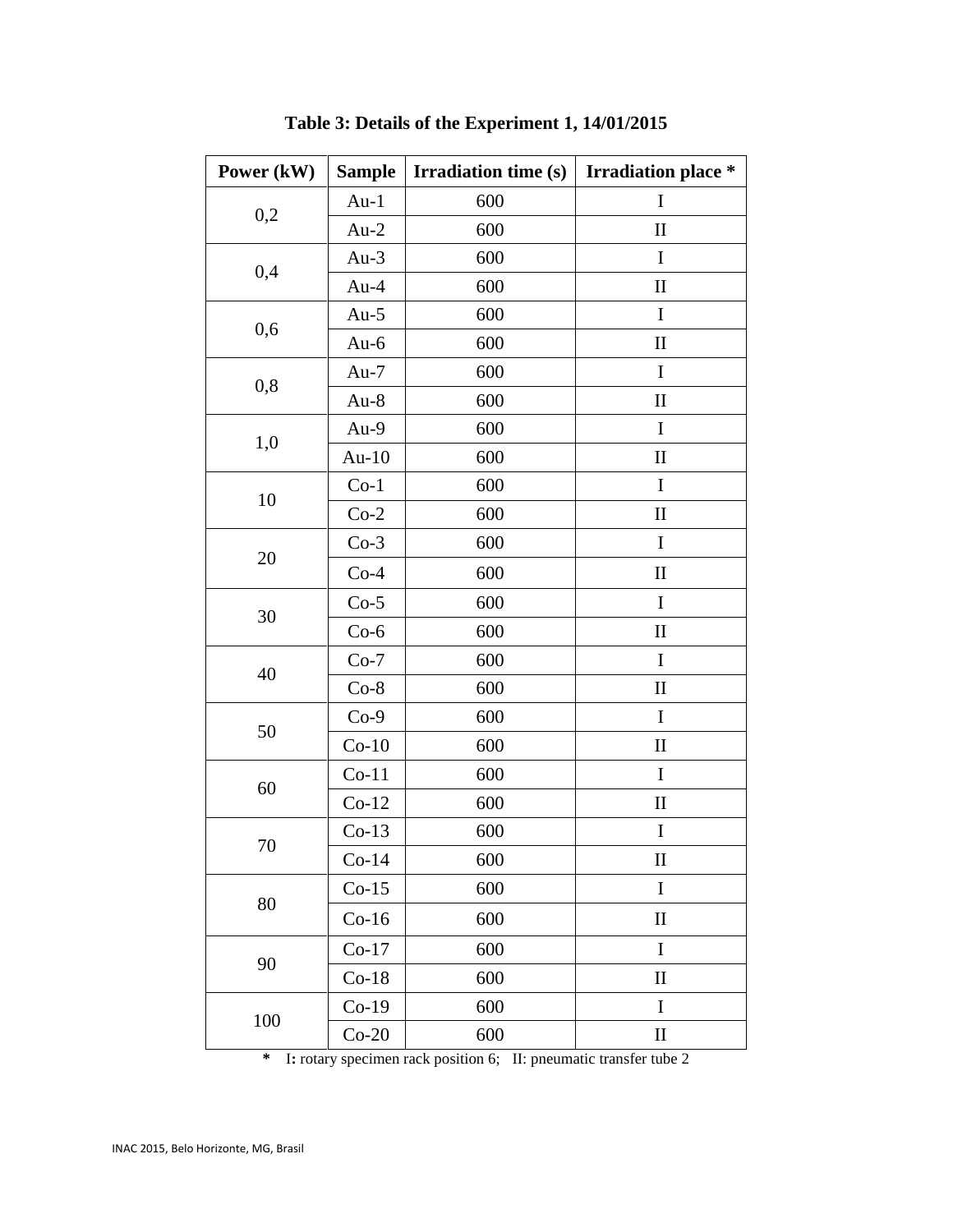| Power (kW) | <b>Sample</b> | <b>Irradiation time (s)</b> | <b>Irradiation place *</b> |
|------------|---------------|-----------------------------|----------------------------|
|            | $Au-1$        | 600                         | $\mathbf I$                |
| 0,125      | $Au-2$        | 600                         | $\mathbf{I}$               |
| 0,25       | $Au-3$        | 600                         | $\mathbf I$                |
|            | Au-4          | 600                         | $\mathbf H$                |
| 0,5        | Au-5          | 600                         | $\mathbf I$                |
|            | Au-6          | 600                         | $\mathbf{I}$               |
| 0,625      | Au-7          | 600                         | $\mathbf I$                |
|            | Au-8          | 600                         | $\mathbf{I}$               |
| 0,75       | Au-9          | 600                         | I                          |
|            | Au-10         | 600                         | $\mathbf H$                |
| 1,0        | Au-11         | 600                         | $\bf{I}$                   |
|            | Au-12         | 600                         | $\mathbf{I}$               |
| 12,5       | $Co-1$        | 600                         | I                          |
|            | $Co-2$        | 600                         | $\mathbf{I}$               |
| 25         | $Co-3$        | 600                         | $\mathbf I$                |
|            | $Co-4$        | 600                         | $\mathbf{I}$               |
| 37,5       | $Co-5$        | 600                         | $\mathbf I$                |
|            | $Co-6$        | 600                         | $\mathbf{I}$               |
| 50         | $Co-7$        | 600                         | $\mathbf I$                |
|            | $Co-8$        | 600                         | $\rm II$                   |
| 62,5       | $Co-9$        | 600                         | $\mathbf I$                |
|            | $Co-10$       | 600                         | $\mathbf{I}$               |
|            | $Co-11$       | 600                         | $\mathbf I$                |
| 75         | $Co-12$       | 600                         | $\mathop{\rm II}\nolimits$ |
| 87,5       | $Co-13$       | 600                         | $\bf I$                    |
|            | $Co-14$       | 600                         | $\mathbf{I}$               |
|            | $Co-15$       | 600                         | $\mathbf I$                |
| 100        | $Co-16$       | 600                         | $\rm II$                   |

**Table 4: Details of the Experiment 2, 18/05/2015**

**\*** I**:** rotary specimen rack position 6; II: pneumatic transfer tube 2

At each experiment, the Linear Channel was used as reference (nominal power) for the power setup and the power indication of the other channels, Log N Channel and Percent Channel, were registered for comparison.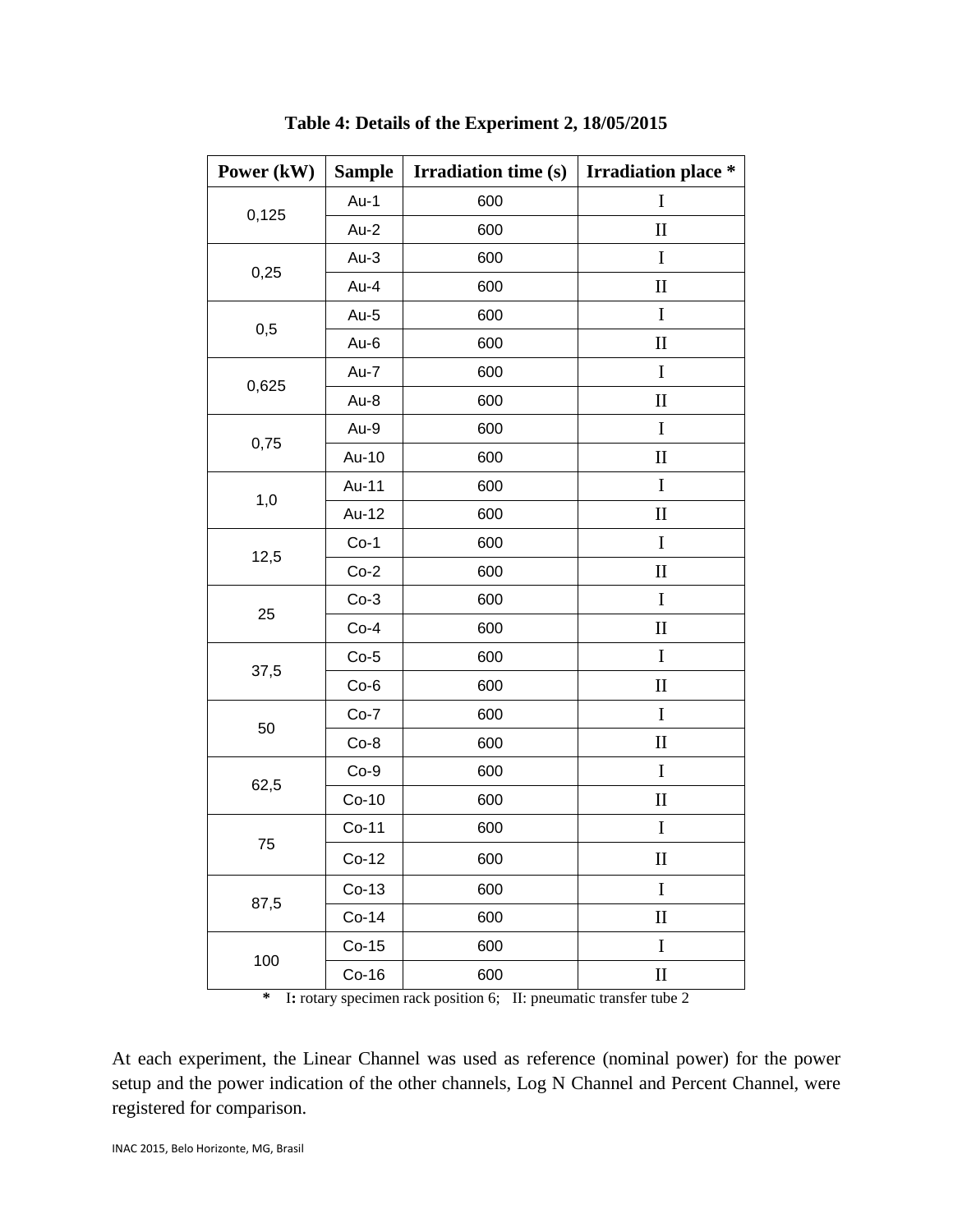### **3. RESULTS**

### **3.1 Results at Low Powers (0 to 1 kW)**

Figure 5 shows the obtained results for both experiments at low power, from zero to 1 kW. Power value indicated at IPR-R1 control console by Linear Channel was assumed to correspond to the nominal power. In this power range, the Percent Power Channel did not respond to IPR-R1 power variations.



## **Figure 5: Power Values Indicated at IPR-R1 Control Console A: Experiment 1, 14/01/2015; B: Experiment 2, 18/05/2015**

The results reveal that Logarithmic Channel provides lower power values compared to those indicated by Linear Channel. Despite the lower values, Log N Channel follows linearly the Linear Channel.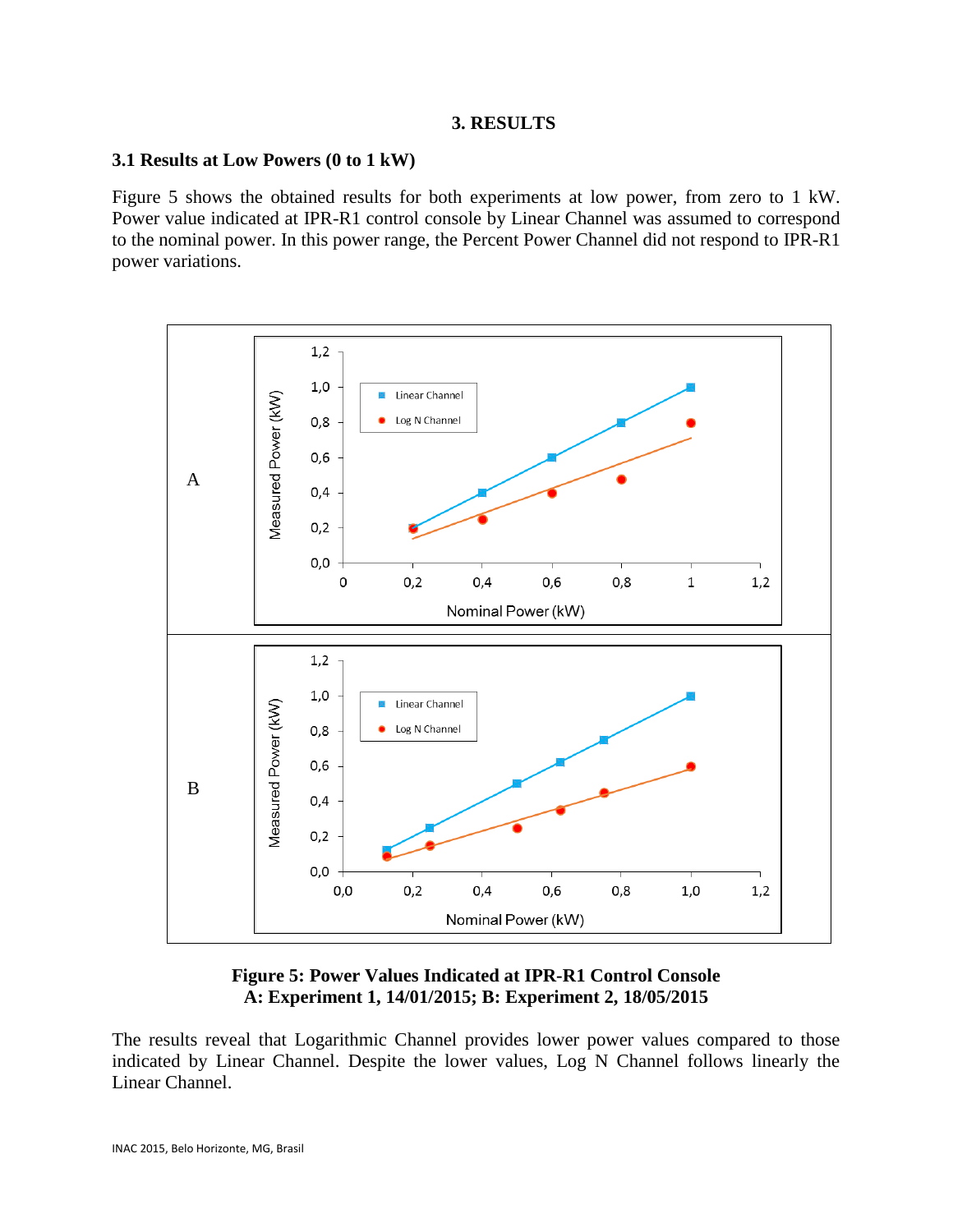Figure 6 shows the relationship between specific induced activity of gold samples and the power value indicated by the Linear Channel (nominal power).





The specific induced activity of the gold samples irradiated at the pneumatic transfer tube-2 is about 4 times smaller than the ones irradiated at the rotary specimen rack, as expected (Zangirolami, 2009). For both experiments, the specific induced activity presents a linear growth with Nominal Power. These results indicate that Linear Channel has a linear response at the power range from zero to 1 kW, since specific induced activity is proportional to the neutron flux, which is proportional to the reactor power.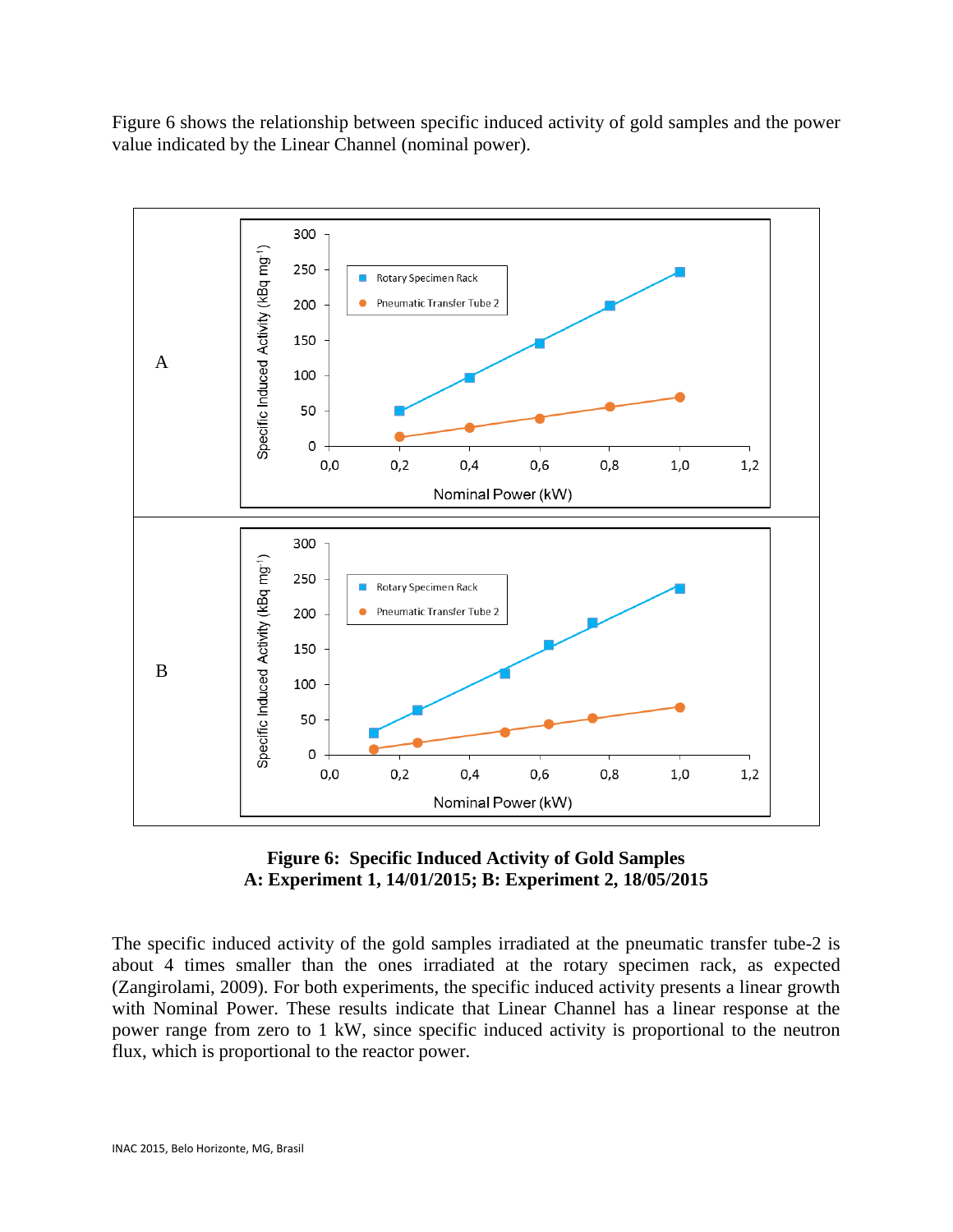## **3.1 Experiments at High Powers (10 to 100 kW)**

Figure 7 shows the obtained results for both experiments at higher power, from 10 to 100 kW. As assumed at previous experiments, the power value indicated at IPR-R1 control console by Linear Channel was assumed to correspond to the nominal power.



## **Figure 7: Power Values Indicated at IPR-R1 Control Console A: Experiment 1, 14/01/2015; B: Experiment 2, 18/05/2015**

In this power range, Linear Channel and Log N Channel present similar responses while the Percent Power Channel response is about 70% of them. Both Log N Channel and Percent Power Channel follow linearly the Linear Channel.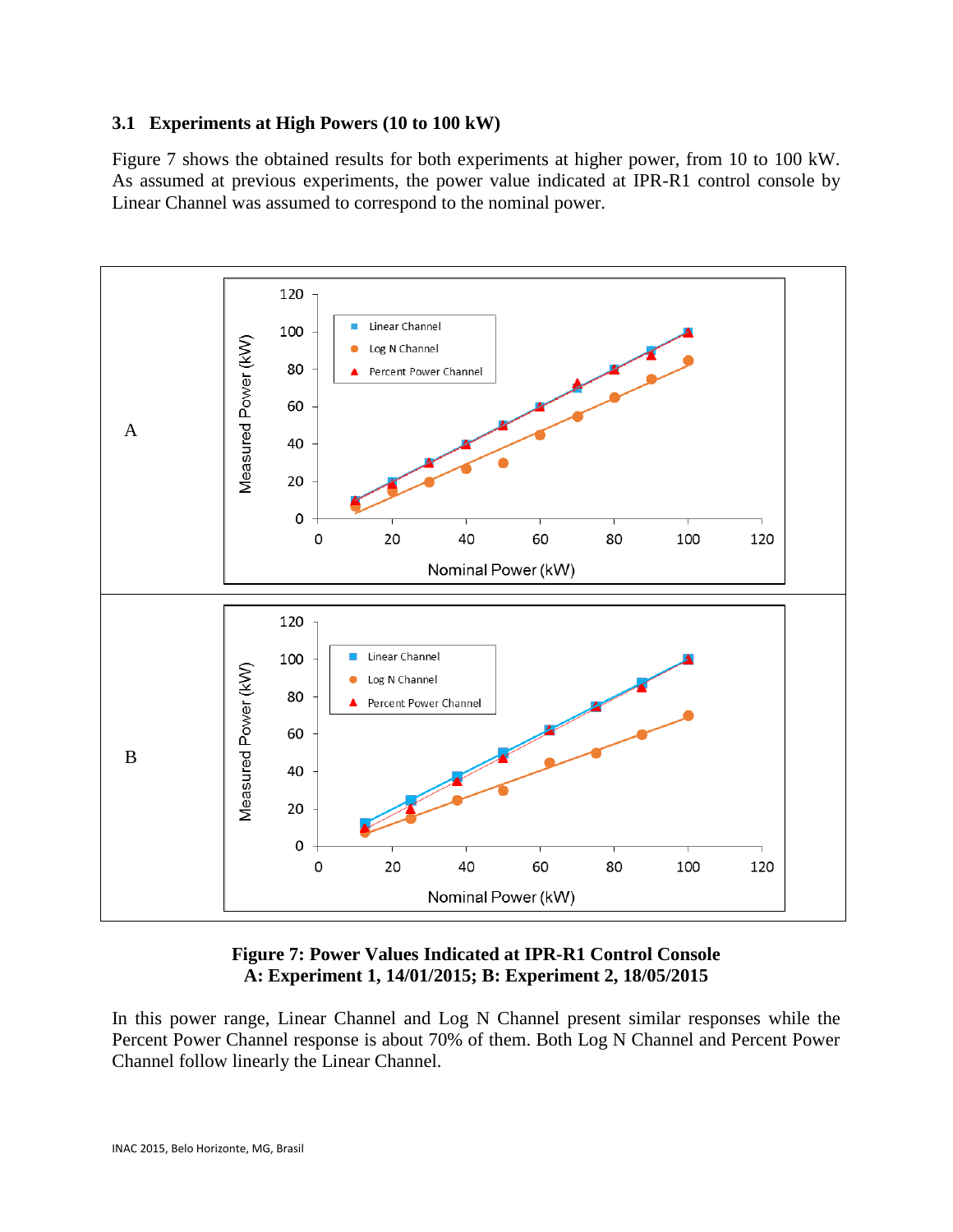Figure 8 shows the relationship between specific induced activity of cobalt samples and the power value indicated by the Linear Channel (nominal power).



## **Figure8: Specific Induced Activity of Cobalt Samples A: Experiment 1, 14/01/2015; B: Experiment 2, 18/05/2015**

The specific induced activity of the cobalt samples irradiated at the pneumatic transfer tube 2 is about 4 times smaller than the ones irradiated at the rotary specimen rack. These results are similar to that obtained at lower power (zero to 1 kW). For both experiments, the specific induced activity presents a linear growth with Nominal Power. These results indicate that Linear Channel has a linear response at the power range from 10 to 100 kW, since specific induced activity is proportional to the neutron flux, which is proportional to the reactor power.